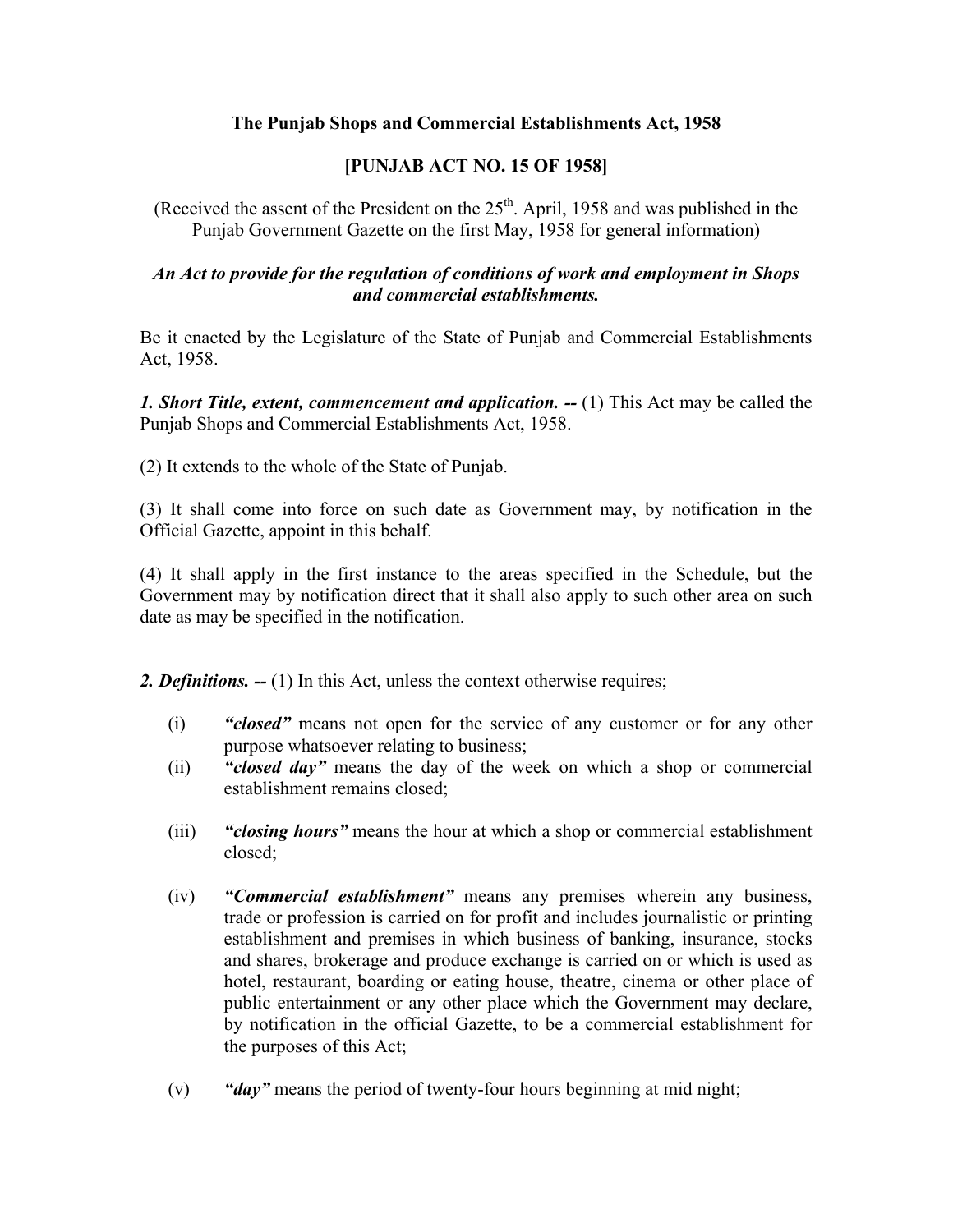Provided that in the case of any employee whose hours of work extend beyond mid night, day means the period of twenty hours beginning from the time when such employment commences.

- (vi) *"employee"* means a person wholly or principally employed in, or in connection with, an establishment, whether working on permanent, periodical, contract or piece-rate wages or on commission basis even though he receives no reward for his labour, but does not include a member of employee's family;
- (vii) *"employer"* a person having charge of or owning or having ultimate control over the affairs of an establishment and include members of the family of an employer, a manager, agent or other person acting in the general management or control of the establishment;
- (viii) *"establishment"* means a shop or a commercial establishment;
- (ix) *"factory"* has the meaning assigned to it in the Factories Act, 1948;
- (x) *"family"* in relation to an employer, means --
	- (i) spouse
	- (ii) children and step children; and
	- (iii) parents, sisters and brothers if residing with and wholly dependent upon him;
- (xi) *"festival"* means any festival which Government may, by notification declare to be a festival for the purposes of this Act;
- (xii) *"government"* means the Punjab Government;
- *(xiii) "hours of work, or working hours"* means the time during which the persons employed are at the disposal of the employer exclusive of any interval for rest and meals;
- *(xiv) "inspector"* means an Inspector appointed under this Act;
- *(xv) "leave"* means leave provided for in section 14;
- *(xvi) "manager"* in relation to an establishment where five or more persons are employed on an establishment whose owner does not ordinarily carry on the business personally, means a person declared as such by the employer in the prescribed manner;
- *(xvii) "night"* means a period of at least twelve consecutive hours which shall include the interval between 8 p.m. and 6 a.m.;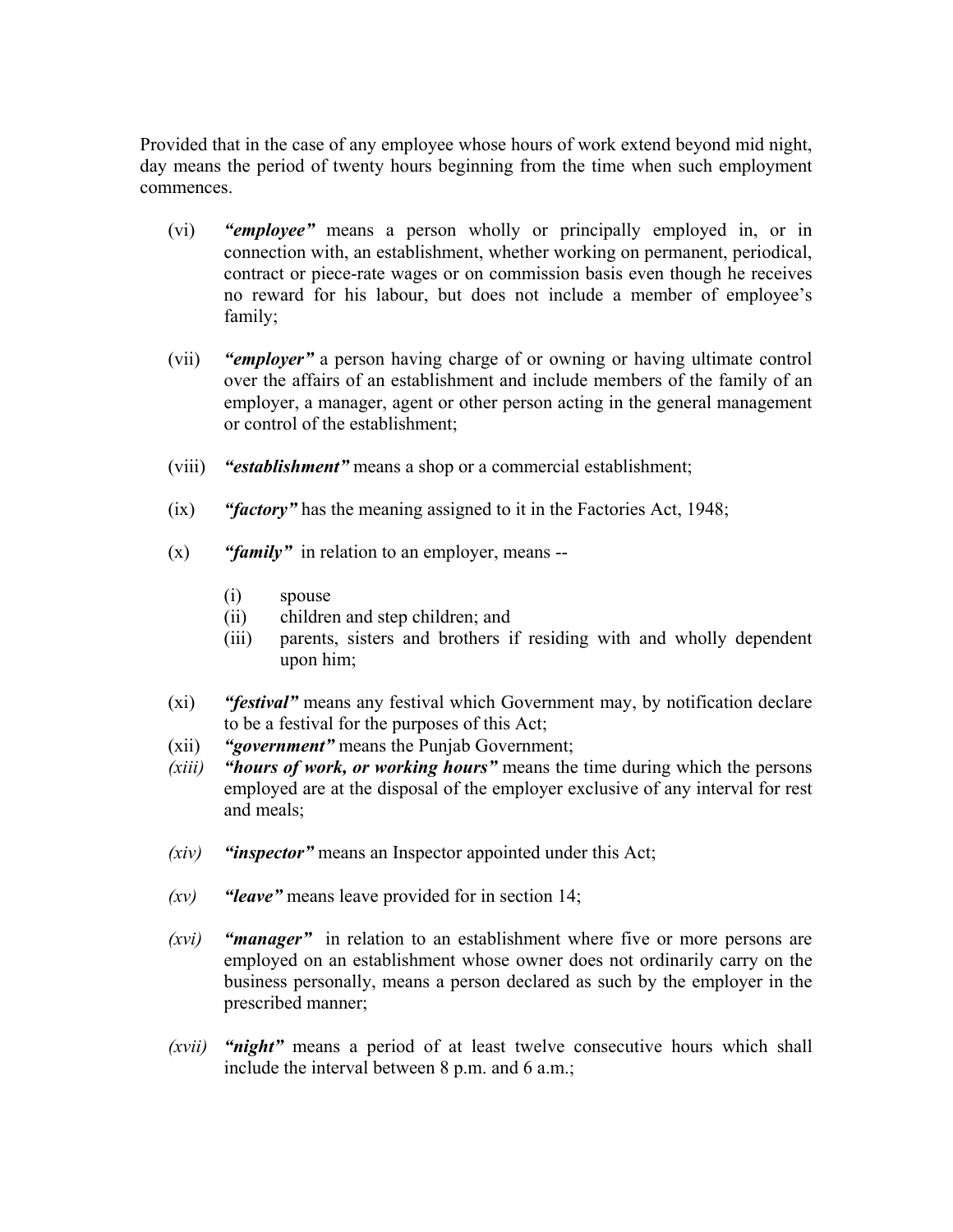- *(xviii) "opened"* in relation to a shop or commercial establishment whose entrance is the only entrance to the residence, means, opened for the service of any customer or for any business connected with the establishment;
- *(xix) "opening hour"* means the hour at which an establishment opens;
- *(xx) "prescribed"* means prescribed by rules made under this Act;
- *(xxi) "prescribed authority"* means the authority prescribed under the rules made under this Act;
- *(xxii) "retail trade or business"* includes the business of a barber or hair dresser, the sale of refreshments or intoxicating liquors, and retain sales by auction;
- *(xxiii) "register of establishments"* means a register maintained for the registration of establishments under this Act;
- *(xxiv) "registration certificate"* means a certificate showing the registration of an establishment;
- *(xxv) "shop"* means any premises where any trade or business is carried on or where services are rendered to customers and includes offices, store-rooms, godowns, sale-depots or ware-houses, whether in the same premises or otherwise, used in connection with such trade or business but does not include a commercial establishment or a shop attached to a factory where the persons employed in the shop are allowed the benefits provided for workers under the Factories Act, 1948 ()LXIII of 1948):
- *(xxvi) "spread over"* means a period between the commencement and termination of work of an employee on any day;
- *(xxvii) "wages"* shall have the meaning assigned to it in the Payment of Wages Act, 1936 (IV of 1936);
- *(xxviii) "wage period"* means the period after which the wages of an employed person shall be paid;
- *(xxix) "week"* means the period between mid-night on Saturday and mid-night on the following Saturday;
- *(xxx) "young person"* means a person who has attained the age of fourteen but has not attained the age of eighteen years; and
- *(xxxi) "year"* means a year commencing on the first day of April.

(2) For the purposes of this Act, any employment in the service of the employer of an establishment upon any work, whether within the establishment or outside it, which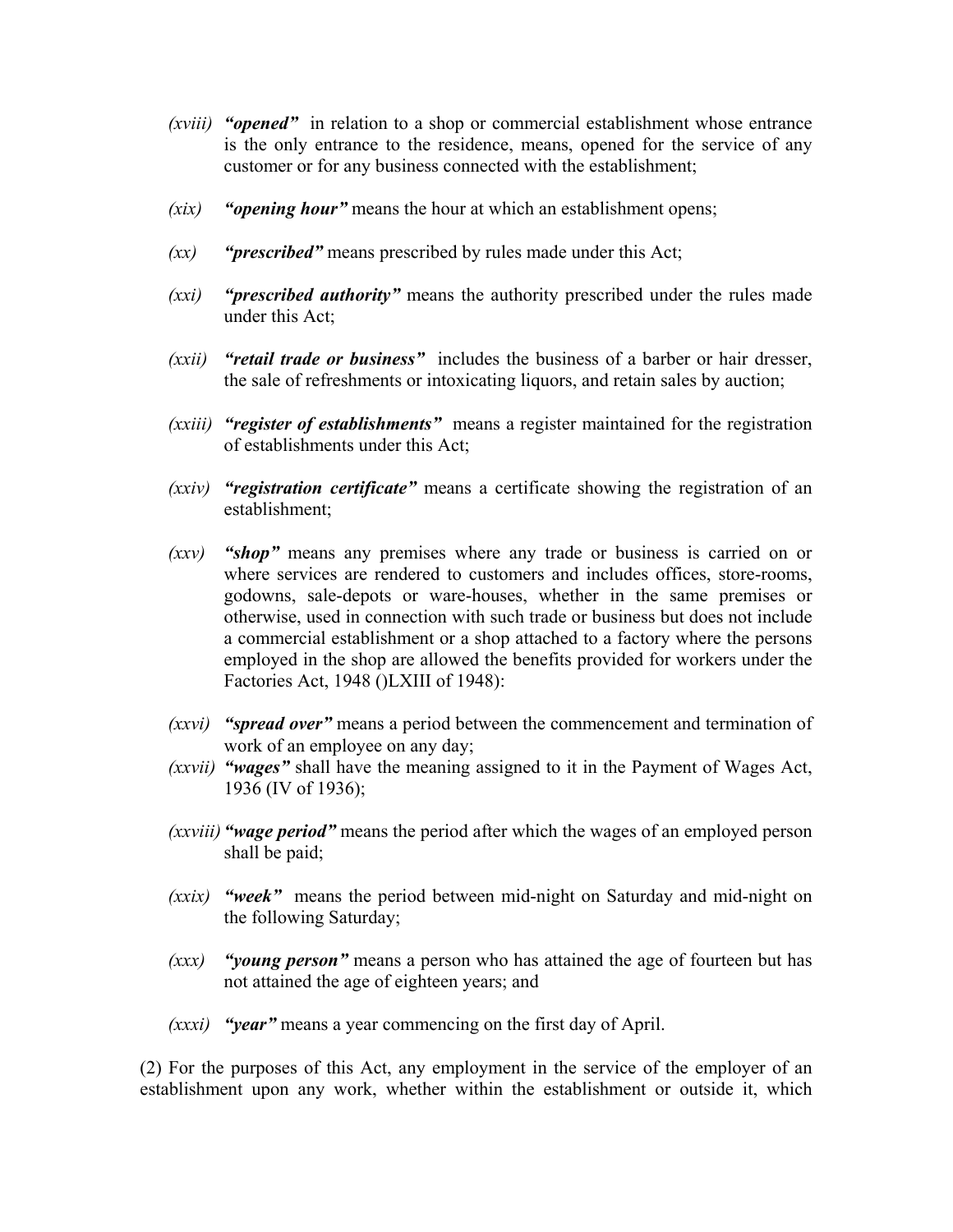relates to, or is connected with or is ancillary to the business carried on at the establishment shall be deemed to be employment about the business of the establishment.

## **SECTION 3**

*3. Act not applicable to certain establishment and persons. --* Nothing in this Act shall apply to.  $-$ 

- (a) offices of or under the Central or State Governments, (except commercial undertakings), the Reserve Bank of India, any railway administration or any local authority;
- (b) any railway service, air service, water transport service, tramway, postal, telegraph or telephone service, any system of public conservancy or sanitation or any industry business or undertaking which supplies power, light or water to the public;
- (c) railway dining cars;
- (d) offices of lawyers;
- (e) any person employed about the business of any establishment mentioned in paragraphs (a) to (d) aforesaid;
- (f) any person whose hours of employment are regulated by or under the Factories Act, 1947, except the provisions of sub-sections (3), (4), and (5) of section 7 of this Act in so far as they relate to employment in a factory;
- (g) any person whose work is inherently intermittent;
- (h) establishments of stamp vendors and petition writers.

#### **SECTION 4**

## *4. Provisions of section 9 and sub-section (1) of section 10 not applicable to certain establishments.*

- (1) Nothing in section 9 and sub-section (1) of section 10 shall apply to--
	- (a) clubs, hotels, boarding houses, stalls and refreshment rooms at the railway stations;
	- (b) shops of barbers and hair dressers;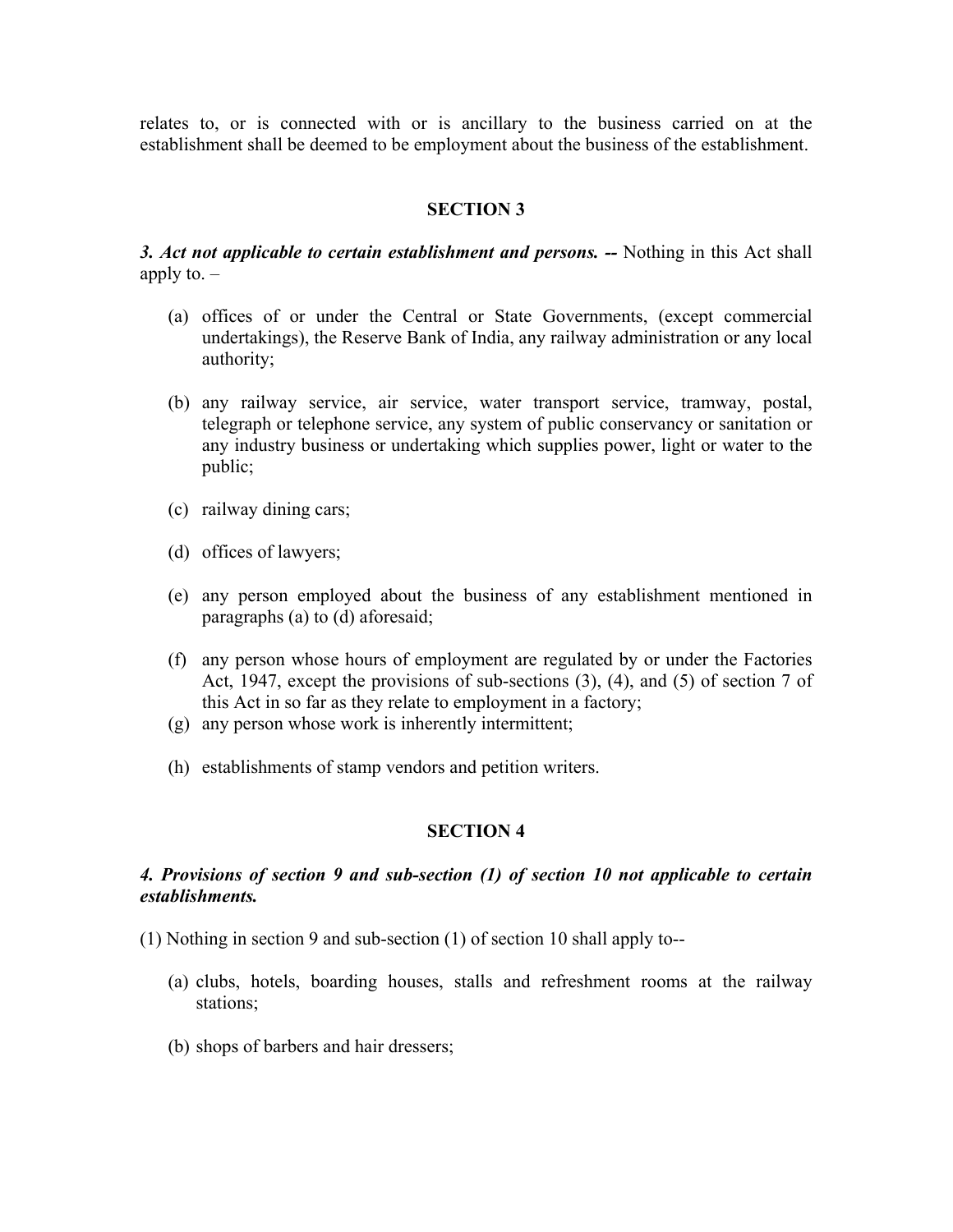- (c) establishments dealing exclusively in meat, fish, confectionery, poultry, eggs, dairy produce [except ghee], bread sweets, chocolates, ice, ice-cream, cooked food; fresh fruits, flowers or vegetables;
- (d) shops dealing exclusively in medicines or medical or surgical requisites or appliances and establishments for the treatment or care of the sick, infirm, destitute or mentally unfit.
- (e) shops dealing in articles required for funerals, burials, or cremations.
- (f) shops dealing exclusively in pans (betel leaves), biris or cigarettes of liquid refreshment sold in retail for consumption on the premises.
- (g) shops dealing exclusively in newspapers or periodicals, editing and dispatching sections of the newspaper office and office of the news agencies;
- (h) places of public entertainment except cinema houses;
- (i) establishment for the retail sale of petrol and petroleum products used for transport;
- (j) shops in regimental institutes, garrison shops and troop canteens in cantonments;
- (k) tanneries;
- (l) establishments engaged in retail trade carried on at an exhibition or show, if such retail trade is subsidiary or ancillary only to the main purpose of the exhibition or show;
- (m) oil mills not registered under the Factories Act, 1948;
- (n) brick and lime kilns;
- (o) commercial establishments engaged in the manufacture of bronze and brass utensils so far as it is confined to the process of melting in furnace;
- (p) saltpeter refineries;
- (q) establishments of commercial; colleges of short hand or type writing and other educational academies;
- (r) booking offices of the passenger and goods transport companies;
- (s) establishments dealing exclusively in green and dry fodder and chaff cutting; and
- (t) cycle stands, and cycle repair shops;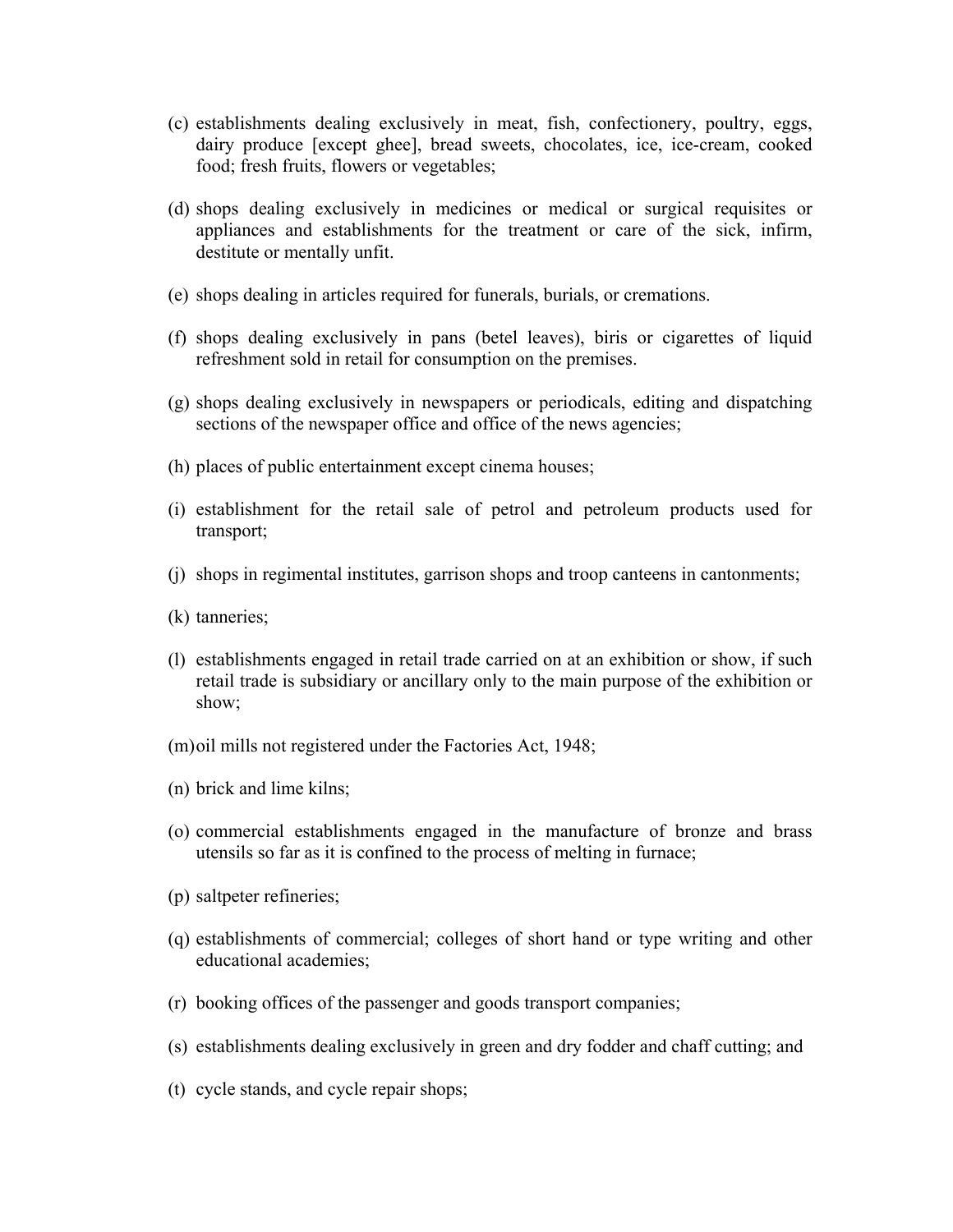(2) Nothing in sub-section (1) of section 10 shall apply to: --

- (i) establishments of Cinema houses.
- (ii) Establishments dealing in hides and skins;
- (iii) ice factories;
- (iv) establishments engaged exclusively in repairs of cycles or Motor vehicles or the service of motor vehicles, not being an establishment dealing in cycle or motor vehicle or exclusively in spare parts thereof;
- (v) establishments dealing exclusively in providing on hire tents, *Chhauldaries* and other articles such as crockery, furniture, loud speakers, gas lights and fans required for ceremonial purposes and
- (vi) establishments, dealing exclusively in retail sale of *phulians, murmura,* sugar coated gram, *reories* or other similar commodities.

**5. Power of Government to extend the provision of Act.**  $- (1)$  Notwithstanding anything contained in section 3 or section 4, Government may by notification declare that any class of establishments or persons specified therein shall not be exempt from the operation of such provisions of this Act as may be specified in the notification and that provisions of this Act specified such notification shall apply to such class of establishments or persons as the case may be.

(2) Every notification made under sub-section (1) shall as soon as possible after it is made, be laid before the \*both Houses of the State Legislature.

*6. Conditions of employments for young persons. --* (1) The total number of hours worked by a young person employed about the business of an establishment, exclusive of intervals for meals and rest, shall not exceed thirty hours in any one week or five hours in any one day.

(2) A young person employed about the business of an establishment shall not be employed continuously for more than three hours without an interval of at least half an hour for meal or rest.

(3) Government may prescribe further conditions in respect of the employment of young persons employed about the business of establishments or any class of them, including if it thinks fit, conditions with respect to the daily period of employment of those persons, and no such person shall be employed otherwise than in accordance with those conditions.

 $\overline{a}$ 

<sup>V</sup> *But see Adaptation of Laws Order, 1968.*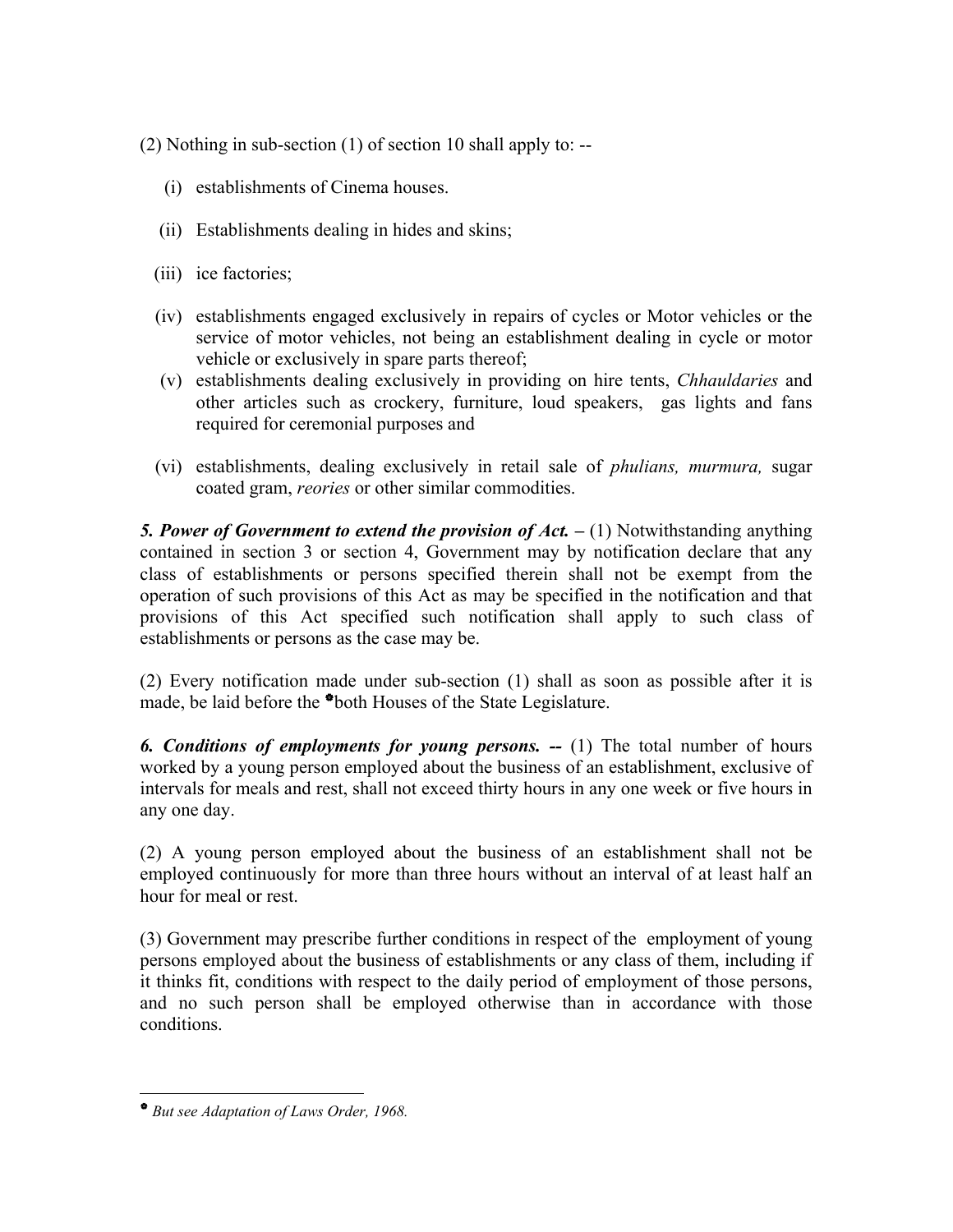(4) In the case of any contravention of, or failure to comply with the provisions of this section, the employer shall, be liable, on conviction, to a fine which shall not be less than fifty rupees but which may extend to two hundred rupees.

(5) Where, in proceedings for an offence under this section, the person in respect of whom the offence was committed was a young person, and he appears to the court to have been at the date of the commission of the offence a young person he shall, for the purposes of this Act, be presumed at that date to have been a young person unless the contrary is proved.

*7. Hours of employment. –* (1) Subject to the provisions of this Act, no person shall be employed about the business of an establishment for more than forty-eight hours in any one week and nice hours in any one-day.

(2) On occasion of seasonal or exceptional pressure of work a person employed in an establishment may be employed about the business of the establishment in excess of the working hour specified in sub-section (1);

Provided that—

- (a) the total number of overtime hours worked by an employee does not exceed fifty within a period of any one quarter; and
- (b) the person-employed overtime shall be paid remuneration at twice the rate of his normal wages calculated by the hour.

**Explanation.** – 'Normal Wages' for the purposes of proviso (b) means basic wages plus such allowances including the cash equivalent of the advantages accruing through the Concessional sale to workers of foodgrains and other articles as the worker is for the time being entitled to, but does not include bonus.

(3) No employer shall, on any day or in any week, employ about the business of the establishment any person who has been previously employed on that day or in that week in another establishment or a factory for a longer period than shall, together with the time during which he has been previously employed on that day or in that week in such other establishment or factory exceed the number of hours permitted by this Act.

(4) In any proceedings against the employer of the establishment for a contravention of the provisions of sub-section (3) it shall be a defence to prove that the employer did not know and could not with reasonable diligence ascertain that the person was previously employed by the employer of the other establishment or factory.

(5) No person shall work about the business of an establishment of two or more establishments or an establishment and a factory in excess of the period during which may be lawfully employed under this Act;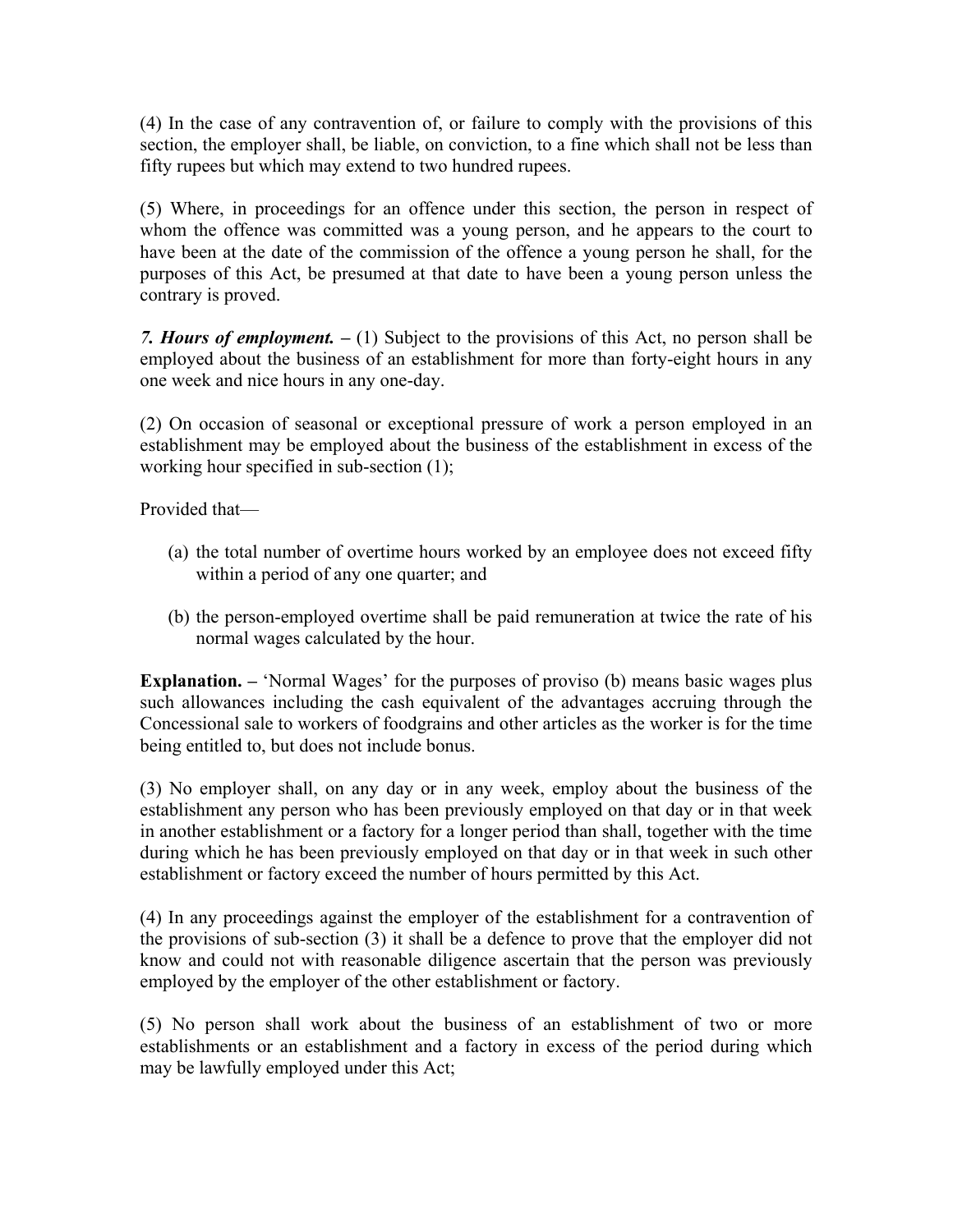*8. Intervals for rest and meals. –* (1) Subject to the provisions of section 6, no employee except a chaukidar, watchman or guard, shall be allowed to work in an establishment for more than five hours before he has had an interval for rest of at least half an hour: -

Provided that Government may by notification fix such interval for rest in respect of any class of establishments for the whole of the State of any part thereof as it may consider n necessary.

(2) The period of work of an employee in an establishment shall be so fixed that, inclusive of his interval for rest, the spread over shall not be more than ten hours in a day.

*9. Opening and closing hours. --* Government shall by notification fix the opening and closing hours of all classes of establishments; and different opening and closing hours may be fixed for different classes of establishments and for different areas;

Provided that Government may allow an establishment attached to a factory to observe such opening and closing hours as the Government may direct.

*10. Close day. --* (1) Save as otherwise provided in this Act every establishment shall remain closed on every Sunday;

Provided that, in the case of an establishment attached to a factory the employer may substitute the close day of such establishment so as to corresponds to the substituted close day of the factory in the same manger and subject to the same conditions as are laid down in this behalf in the Factories Act, 1948;

Provided further that Government may by notification fix any other day to be the close day in respect of any class of establishments for the whole of the State or any part thereof.

(2) (i) The employer of an establishment shall in the prescribed form intimate to the prescribed authority the working hours, the day in a week referred to in clause (b) of section 11 and the period of interval o the employed person within fifteen days of the date of registration of the establishment..

(ii) The employer of an establishment may change the working hours and the period of interval once in a quarter of the year by giving intimation in the prescribed form to the prescribed authority at least fifteen days before the change is to take place.

(3) Notwithstanding anything contained in sub-section (1), the employer of an establishment may open his establishment on the close day if. –

(a) such day happens to coincide with a festival, and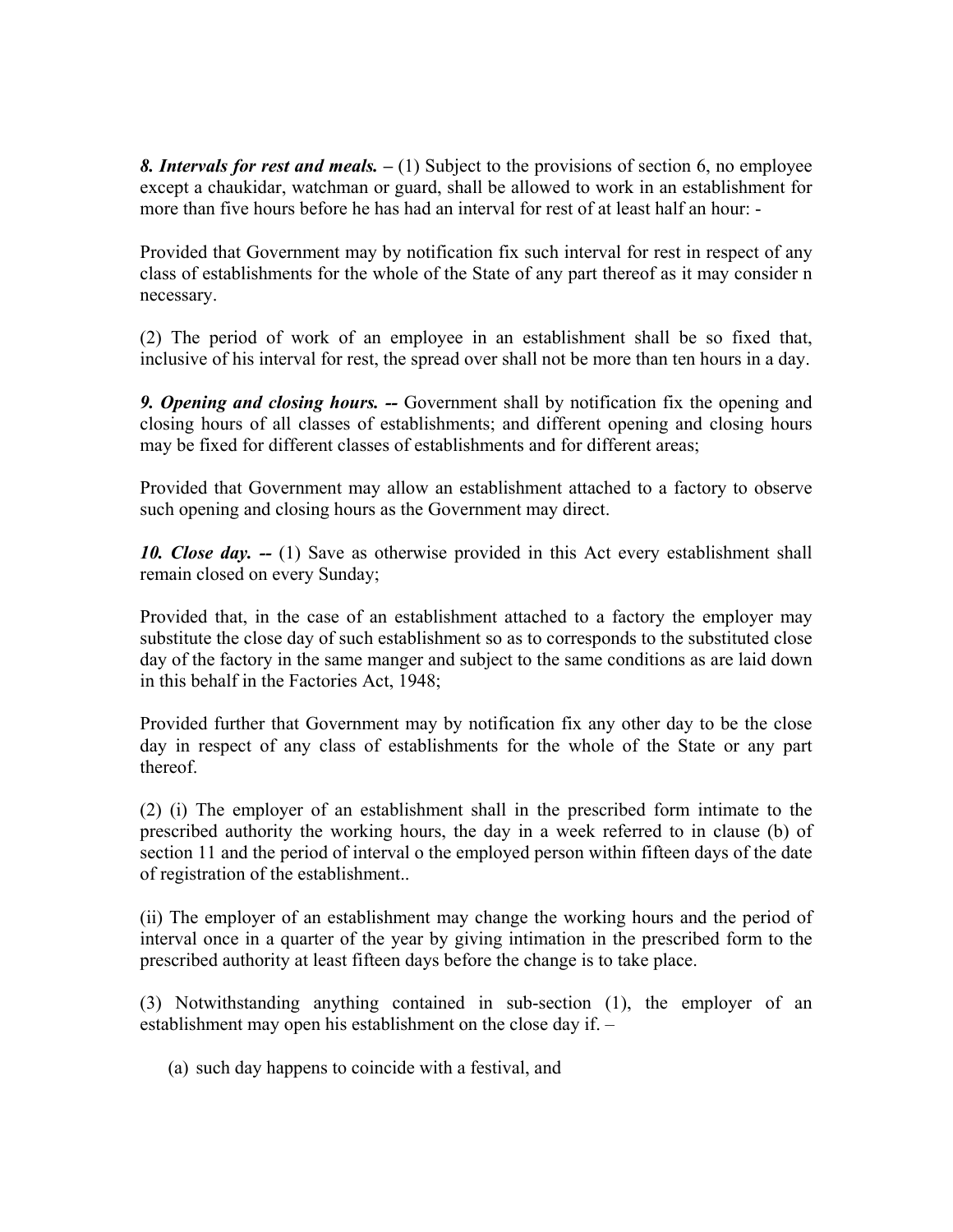- (b) employees required to work on that day are paid remuneration at double the rate of their normal wages calculated by the hour.
- *11. 'Employees' off day in a week* **--** No employees shall be allowed or required to work-
	- (a) on a close day, in any establishment which is required to observe a close day; and
	- (b) on one day in a week, in any other establishment; and
	- (c) before the opening hour of the establishment and after closing hour of the establishment;

Provided that a watchman may be allowed or required to work on an off day under this section if he is allowed another off day in the week.

- *12. Holidays.* Every employee in an establishment shall be allowed –
- (a) a holiday with wages on the Independence day, Republic day, and Mahatma Gandhi's birthday; and
- (b) three other holidays with wages in a year in connection with such festivals as Government may declare from time to time by notification.

Provided that an employee required to work on any such holiday should be paid remuneration at double the rate of his normal wages calculated by the hour.

*13. Registration of establishments. –* (1) Within the period specified, in sub-section (3), the employer of every establishment shall send to the prescribed authority concerned a statement in the prescribed form containing: -

- (a) the name of the employer and the manager, if any;
- (b) postal address of the establishment;
- (c) the name, if any; of the establishment;
- (d) number of persons employed;
- (e) such other particulars as may be prescribed.

(2) (i) On receipt of the statement, the authority shall on being satisfied about the correctness of the statement, register the establishment in the register of establishments in such a manner as may be prescribed and shall issue in a prescribed form a registration certificate to the employer. The registration certificate shall on demand by the inspector, be shown to him by the employer.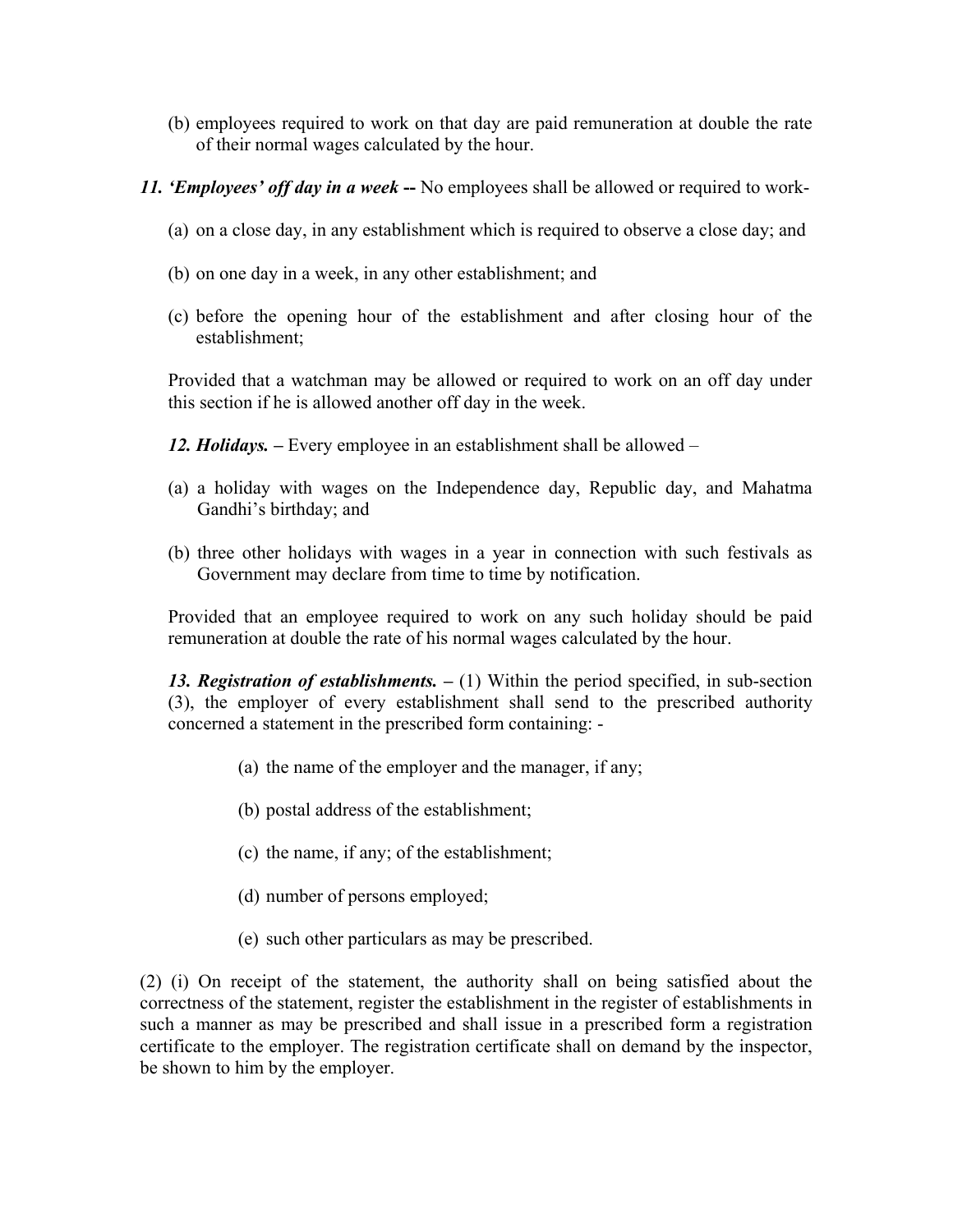(ii) The registration certificate shall be renewable by the  $31<sup>st</sup>$ . March, every year. Thirty days grace time shall, however, be allowed for the renewal of the certificate.

(3) Within thirty days from the date mentioned in column 2 below in respect of the establishment in column 1 the statement shall be sent to the prescribed authority under sub-section  $(1)$ .

## *Establishment*

*Date from which the period of 30 days is to commence*   $(1)$  (2) (i) Establishments existing in areas to which The date on which this Act this Act applies or where this Act is extended. comes into force or the date on which the Act is extended, as the case may be.

(ii) New establishment in such The date of which the establiarea ment commences its work.

(4) It shall be the duty of the employer to notify to the prescribed authority in the prescribed form any change in respect of any information contained in his statement under this section within seven days after the change has taken place. The authority shall on receiving such notice and on being satisfied about its correctness make the change in the register of establishments in accordance with such notice and shall amend the registration certificate, if necessar0

(5) The employer shall, within ten days of his closing the establishment, notify to the prescribed authority in writing accordingly. The authority shall, on receiving the information and being satisfied about the correctness remove the name of such establishment from the register of establishments and cancel the registration certificate.

*14. Leave.* -- (a) Every employee who has been in employment for not less than twenty days in a year shall be entitled to one day's earned leave for every such twenty days:

Provided that a young person shall be entitled to one day's earned leave for every fifteen days of employment during the year.

(b) if an employee is discharged or dismissed from or leaves service during the course of the year he shall be entitled to leave with wages or wage in lieu of un-availed leave at the rates laid down in clause (a).

(c) In calculating leave under this section, fraction of half a day or more shall be treated as one day's leave and fraction of less then half a day shall be ignored.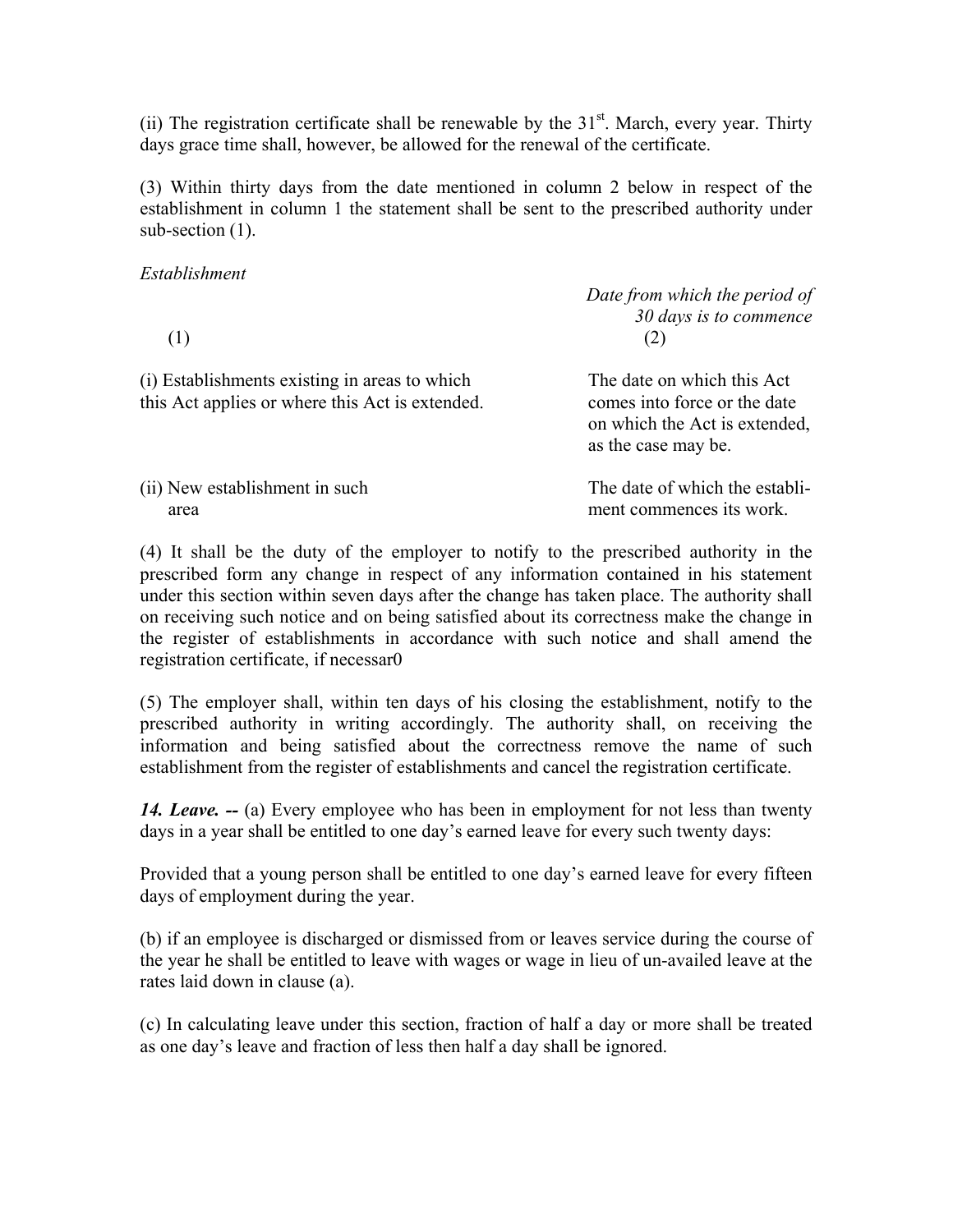(d) If an employee does not in any one year take the whole of the leave allowed to him under clause (a), any leave not taken by him shall be added to the leave to be allowed to him in the succeeding year:

Provided that—

- (i) Subject to any specific agreement between the employer and the employee, the total number of days of leave that may be carried forward to a succeeding year shall not exceed forty in the case of a young person or thirty in any other case;
- (ii) The provisions of this section shall not operate to the prejudice of any rights to which an employee may be entitled under any other law or under the terms of any award, agreement or contract of service;
- (iii) Where such award, agreement or contract of service provides for a longer leave with wages or weekly holidays than those provided under this section the employee shall be entitled to only such longer leave or weekly holidays as the case may be.

(2) Leave period in clause (a) of sub-section (1) shall, when applied for be granted except for a valid reason to be communicated in writing by the employer to the employee within fifteen days of the application:

Provided that the leave so refused shall, if applied for again, be allowed during the year.

(3) (a) For the purpose of computing the period during which an employee has been in employment within the meaning of sub-section (1) (a), the period during which he was on leave under this section and the off days in a week referred to in section 11, shall be included.

(b) The un-availed leave of an employee shall not be taken into consideration in computing the period of any notice required to be given before discharge, removal or dismissal.

(4) Notwithstanding anything contained in the foregoing sub-section every employee in an establishment shall be allowed with wages seven days casual leave and seven days sick leave in a year.

15. Wages for close days and during leave period.  $- (1)$  Any person employed in or about an establishment for a period of fifteen days, or more shall receive, for every off day in a week referred to in section 11, wages at the rate of not less than the average daily wages earned by him for the days on which he worked during the week immediately preceding every such off day.

(2) For the leave allowed to him under section 14, an employee shall be paid at the rate of equal to the daily average of his total full time earnings for the days on which he worked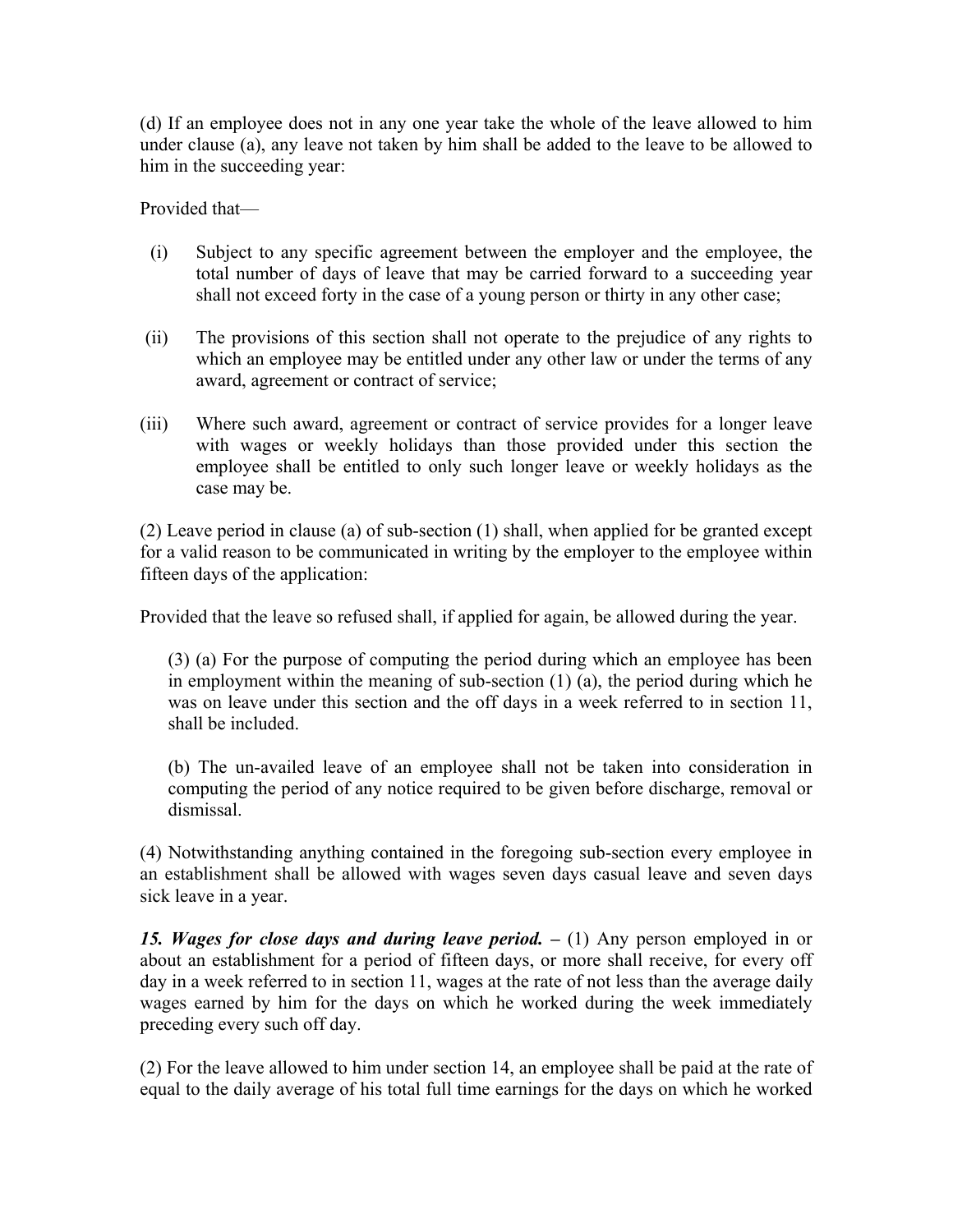during the month immediately preceding his leave exclusive of any overtime and bonus but inclusive of dearness allowance and the cash equivalent of the advantage accruing through the Concessional sale to the employee of food grains and other articles.

(3) An employee who has been allowed leave for not less than five days in the case of a young person and four days in any other case shall, on demand, before his leave begins, be paid the wages due for the period of leave allowed.

*16. Wage period. --* (1) Every person responsible for the payment of wages to an employee shall fix a period in respect of which such wages shall be payable.

(2) No wage period shall exceed one month.

(3) The wages of every person employed shall be paid before the expiry of the seventh day from the date on which the wages become due.

(4) Where the employment of any person is terminated by or on behalf of the employer the wages earned buy him and the remuneration in lieu of un-availed period of due leave shall be paid before the expiry of the second working day after such termination and where an employee quits his employment, on or before the next pay day:

Provided that no claim under this section shall be entertained unless it is preferred within six months from the date of its accruing except under special circumstances at the discretion of the Chief Inspector of Shops and Commercial Establishments Punjab.

*17. Deduction from wages. --* The wages of an employee shall be paid to him without deductions of any kind except those authorized by or under the Payment of Wages Act, 1936, in so far as such deductions are applicable to the employee and in such manner, to such extent and to subject to such conditions as are specified in that Act.

*18. Realisations of compensation. --* (1) In case of contravention of the provisions of section 16, if a judicial Magistrate is satisfied that the employee has not been paid his due wages, he shall direct the employer to pay the wages along with compensation not exceeding eight times the amount of wages withheld.

(2) The amount of wages withheld and compensation payable under this section shall for the purposes of its recovery, be deemed to be a fine imposed under this Act in addition to the penalty imposed under section 26 and shall be realised as such.

*19. Enforcement and inspection. --* (1) Government may, by notification appoint such persons or such class of persons as it thinks fir to be inspecting officers for the purposes of this Act within such local limits as it may assign to them, respectively.

(2) Subject to any rules made by Government in this behalf an inspecting officer may, within the local limits for which he is appointed—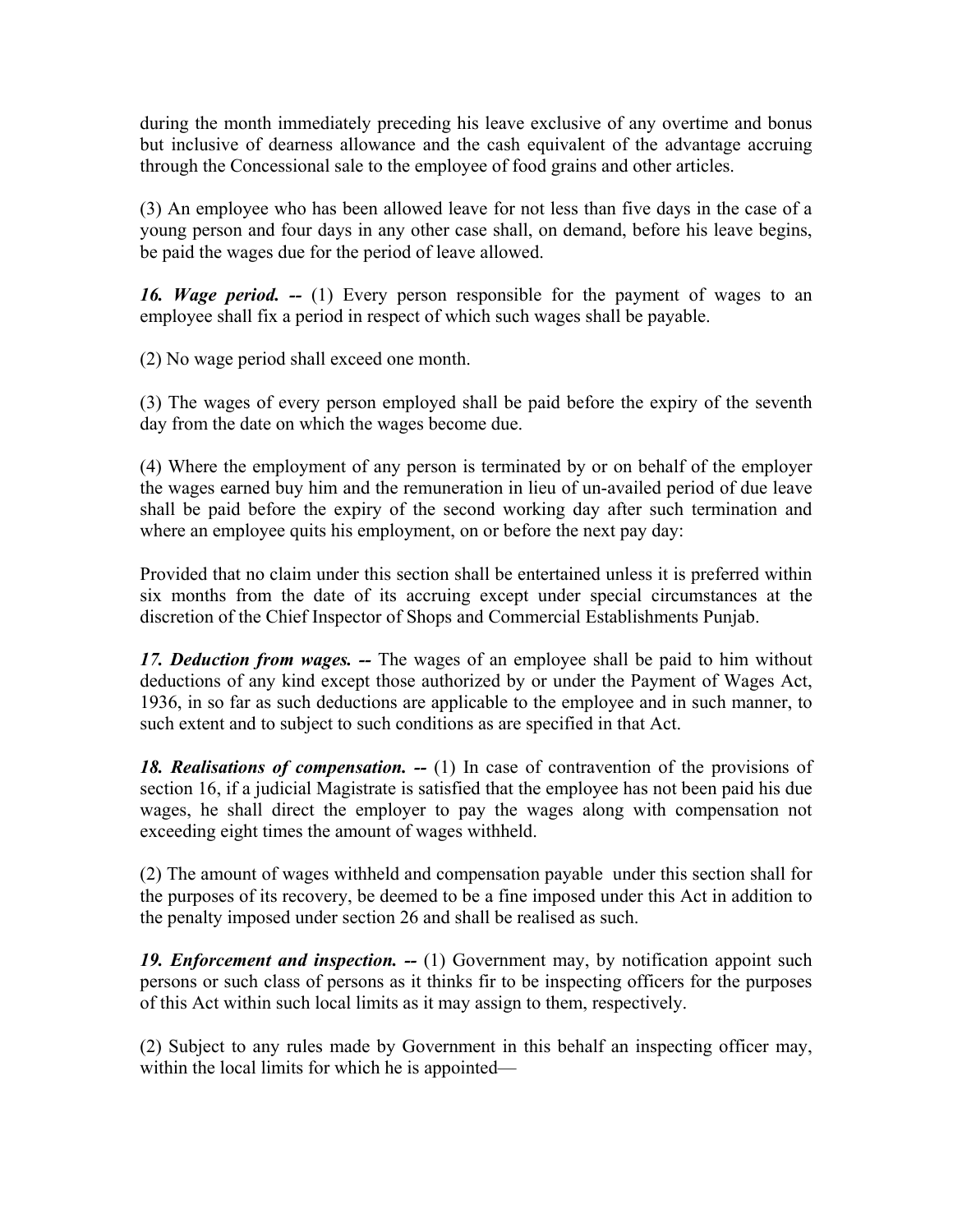- (a) enter at all reasonable times and with such assistants, if any being persons in the service of Government or of any local authority as he thinks fit, any place which is or which he has reason to believe to be an establishment;
- (b) make such examination of the premises and of any prescribed registers, records and notices and take on the spot or otherwise evidence of any persons as he may deem necessary for carrying out purposes of this Act;
- (c) exercise such other powers as may be necessary for carrying out the purposes of this Act:

Provided that no one shall be required under this section to answer any question or give any evidence tending to incriminate him.

(3) Ever inspecting officer appointed under this section shall be deemed to be a public servant within the meaning of section 21 of the Indian Penal Code.

20. Record.— (1) The employer of every establishment shall, in the prescribed form and manner keep exhibited in the establishment a notice setting forth the close day, the working hours and the period of interval of employed persons, if any, and such other particulars as may be prescribed.

(2) The employer of any establishment, about the business of which persons are employed, shall in the prescribed form and manner keep a record of working hours, rest intervals and the amount of leave taken by every person employed about the business of an establishment and particulars of all overtime employment shall be separately entered in the record.

 $\sqrt[\infty]{2}$  (2A) The employer of every establishment, about the business of which persons are employed, shall mart the attendance of every employees in the register maintained for the purpose within one hour of the start of duty and in the case of overtime every entry regarding the commencement or closure of overtime shall respectively be made before or after such commencement of closure.

(3) The employer of every establishment shall keep a photograph of each employee who has completed three months continuous service in the establishment:

Provided that where such employee fails to supply such photograph to the employer within fifteen days of the completion of such service, his failure so to so shall be recorded by the employer under the signature of the employee.

(4) The employer of every establishment shall for the purposes of this Act maintain such other records and registers and display such other notices as may be prescribed.

<sup>&</sup>lt;u>.</u>  $\stackrel{\leftrightarrow}{\sim}$  Pb. Act I of 1964.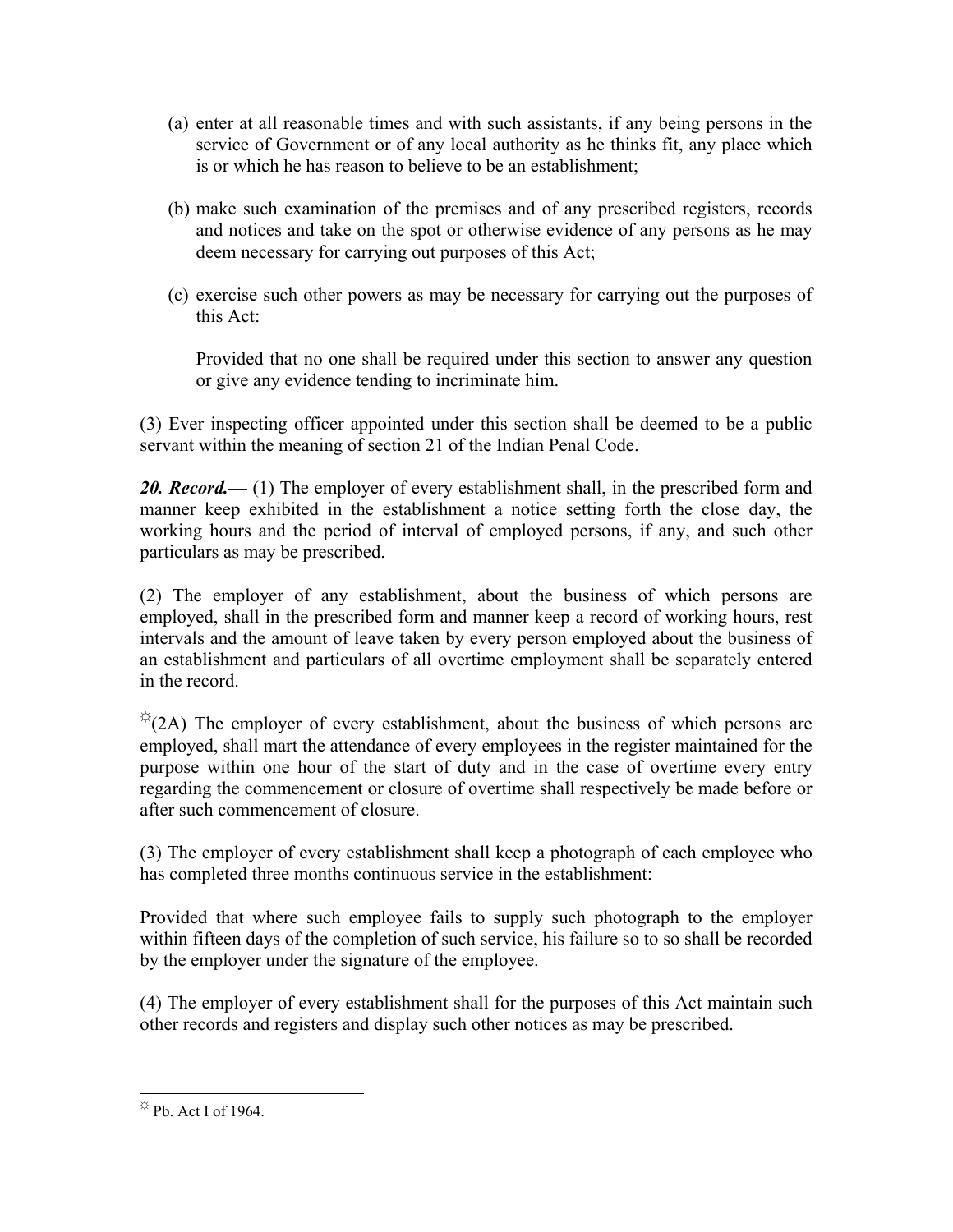(5) In the case of any contravention of the foregoing provisions of this section, the employer of an establishment shall be liable, on conviction to a fine not exceeding five rupees for everyday on which the contravention occurs or continues.

(6) If any person with intent to deceive makes, or causes or allows to be made, in any such record, register or notice as aforesaid an entry which is to his knowledge false in any material particular or willfully omits or causes or allows to be omitted from any such record, register or notice an entry required to be made therein, he shall be liable, on conviction, to imprisonment for a term not exceeding three months or to a fine which shall not be less than twenty five rupees and may extend to two hundred rupees or both.

21. Inspection of registers and calling for information. -- (1) It shall be the duty of every employer of an establishment to make available for inspection of such officers as may be prescribed, all accounts or other records required to be kept for the purposes of this Act; and to give to such officer any other information in connection therewith as may be required.

(2) Whoever contravenes the provisions of sub-section (1) or willfully obstructs the inspecting authority in the exercise of the power under this Act or conceals or prevents any employee in an establishment from appearing before or being examined by the authority shall be liable, on conviction to a fine which shall not be less than twenty five rupees and may extend to two hundred rupees.

*22. Notice of removal. --* (1) No employee shall be removed from service unless and until one month's previous notice or pay in lieu thereof has been given to him:

Provided that –

- (a) no employee shall be entitled to the notice or pay in lieu thereof if he is removed on account of misconduct established on record;
- (b) no employee shall be entitled to one month's notice or notice pay unless and until he has been in the service of the employee continuously for a period of three months.

(2) In any case instituted for a contravention of the provisions of sub-section (1), if a Judicial Magistrate is satisfied that an employee has been removed without reasonable cause, the Judicial Magistrate shall, for reason to be recorded in writing, award compensation to the employee equivalent to two month's salary;

Provided that no such claim shall be entertained unless it is preferred by the employee within six months from the date of his removal.

(3) The amount payable as compensation under this section shall be in addition to, and recoverable and fine payable under section 26.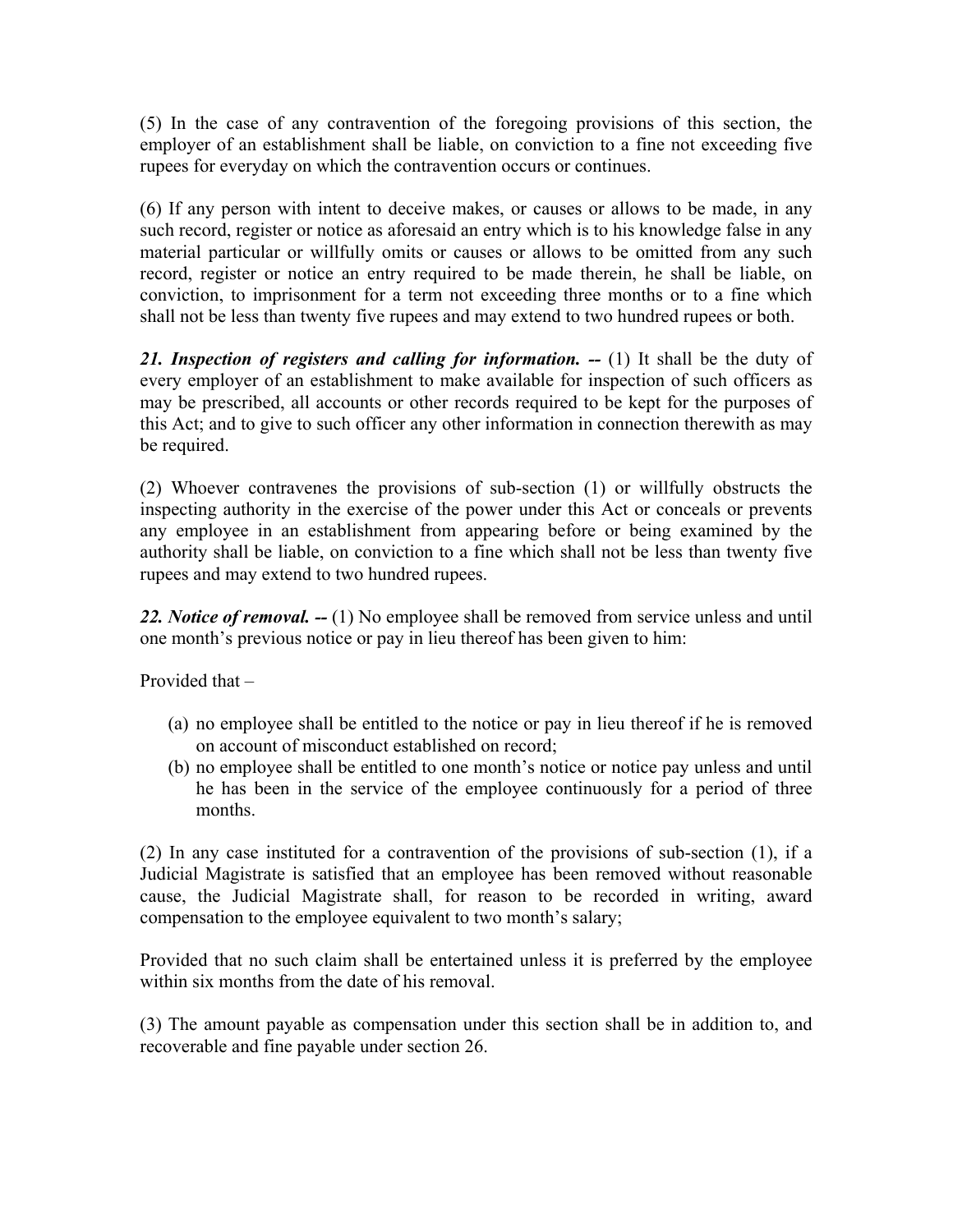(4) No person who has been awarded compensation under this section shall be entitled to bring a civil suit in respect of the same claim.

*23. Notice by employee. --* (1) No employee, who has been in the service of the employer continuously for a period of three months shall terminate his employment unless he has given to his employer seven days previous notice or pay in lieu thereof.

(2) Where an employee contravenes the provisions of sub-section (1) his employer may forfeit his unpaid wages for a period not exceeding seven days.

# *24. [Omitted vide Punjab Act, 1 of 1964]*

*25. Provisions as to trading elsewhere than in establishment. --* Save as otherwise provided by any law for the time being in force, it shall not be lawful in any locality to carry on in any place not being an establishment, retail trade or business of any class at any time if it is unlawful in that locality to keep an establishment open for the purpose of such retail trade or business, and if any person carried on any trade or business in contravention of this section, this Act shall apply as if he were the employer of the establishment which was being kept open in contravention of the Act.

*26. Penalties. --* Subject to the other provisions of this Act whoever contravenes any of the provisions of this Act or the rules made thereunder and no penalty has been provided for such contravention in this Act, shall be liable, on conviction, to a fine, not exceeding one hundred rupees for the first offence, and three hundred rupees for every subsequent office:

Provided that the fine in respect of every subsequent offence within the same year shall not be less than one hundred rupee sin any case.

*27. Protection of officers and their agents from personal liability. --* No suit, prosecution or other legal proceeding shall lie against any public servant or any other person in the service of the Central or State Government, acting under direction of any such public servant, for anything in good faith done or intended to be done in pursuance of the provisions of this Act or of any rule made thereunder.

*28. Power to grant exemptions. --* Government or any officer empowered by the Government in this behalf may, by notification in the official Gazette, exempt from the operation of all or any of the provisions of this Act for any period it considers desirable any establishment or any class thereof or any employer or employees or class of employers or employees to whom this Act applies on such conditions as it may think fit.

*29. Prohibition of employment of children. --* No child who has not completed the age of fourteen years shall be employed in any establishment.

*30. Condition of Employment of women. --* (1) No woman shall be required or allowed to work whether as an employee or otherwise in any establishment during night: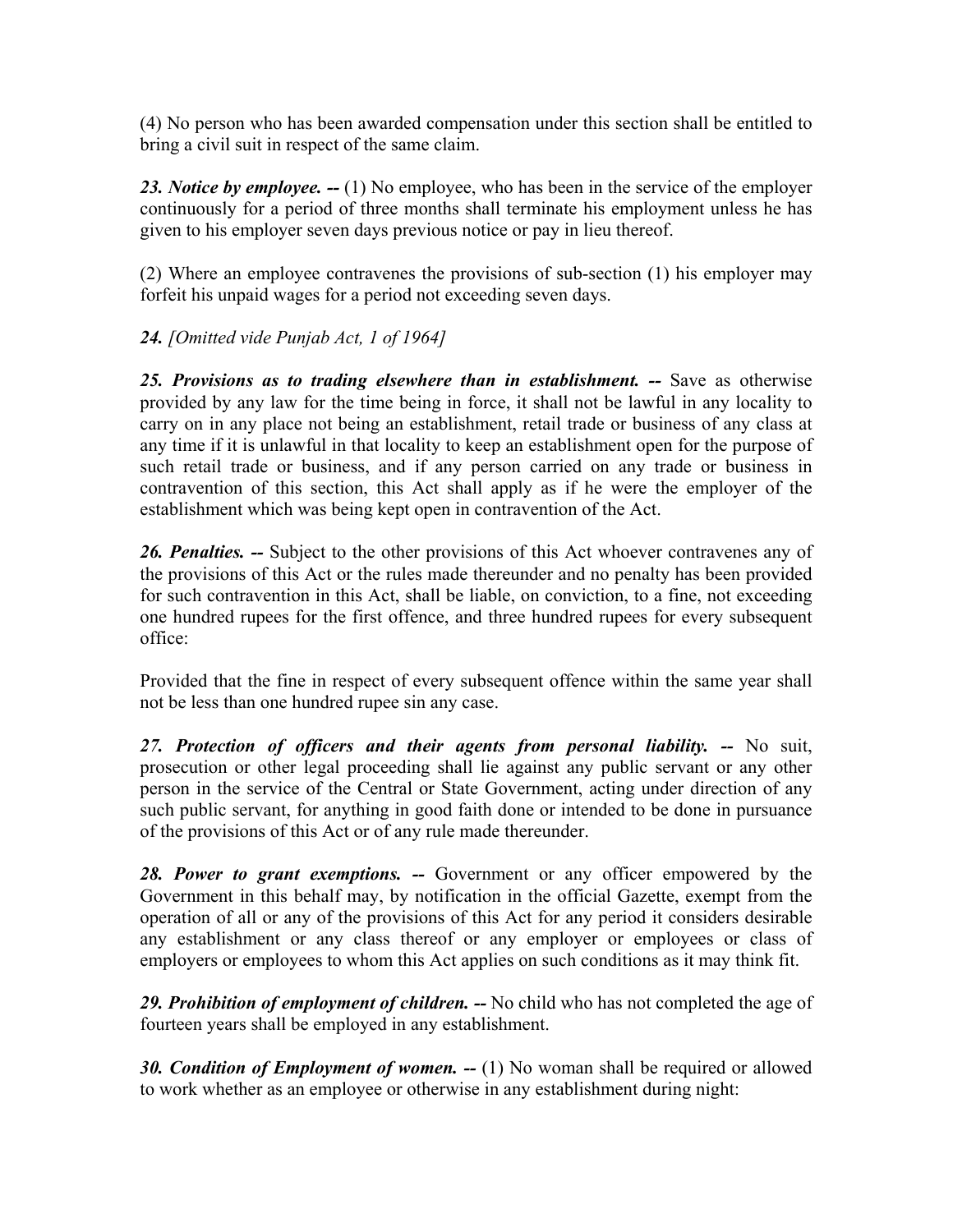Provided that nothing in this sub-section shall apply to an establishment which is engaged in the treatment or care of the sick, the infirm, the destitute or the mentally unfit.

(2) No employee of any establishment shall knowingly employ a woman and no woman shall engage in employment in any establishment during six weeks following the day of her confinement or miscarriage.

(3) Government may prescribe further conditions in respect of employment of women employed about the business of establishment or any class of them, including if it thinks fit, conditions with respect to the daily period of employment, leave, and other matters and no woman shall be employed otherwise than in accordance with these conditions.

*31. Maternity benefit. --* (1) Every woman employed in an establishment who has been continuously employed in that establishment or in establishments belonging to the employer of that establishment for a period of not less than six months preceding the date of her delivery shall be entitled to receive, and the employer shall be liable to make to her, a payment of maternity benefit which shall be prescribed by the Government for everyday during the six weeks immediately preceding and including the day of her delivery and for each days of six weeks following her delivery:

Provided that no such payment shall be made for any day on which she attends work and receives payment thereof during the six weeks preceding her delivery.

32. Bar of Legal Practitioners in certain proceedings. – Notwithstanding anything contained in the law relating to legal parishioners for the time being in force, no legal practitioner shall be permitted to appear, plead or act for the employer or the employee in any proceedings, before a court between an employer or the employee, arising out of the contravention of any of the provisions of this Act.

*33. Saving of certain rights and privileges. –* Nothing in this Act shall affect any rights or privileges to which an employee in any establishment is entitled on the date this Act comes into force under any other law, contract, custom or usage applicable to such establishment or any award, settlement or agreement binding on the employer and the employee in such establishment if such, rights or privileges are more favourable to him than those to which he could be entitled under this Act.

**33A.** Cognizance of offences. -- No court shall take cognizance of any offence punishable under this Act or any rule made thereunder or of the abetment of or attempt to commit, such offence, save on a complaint made by the employee concerned or by such officer, save on a complaint made by the employee concerned or by such officer as may be authorized in writing in this behalf by the Government.

*34. Power to make Rules. --* (1) Government may make rules for the purpose of giving effect to the provisions of this Act.

 $\overline{a}$ 

<sup>•</sup> Pb. Act 1 of 1964